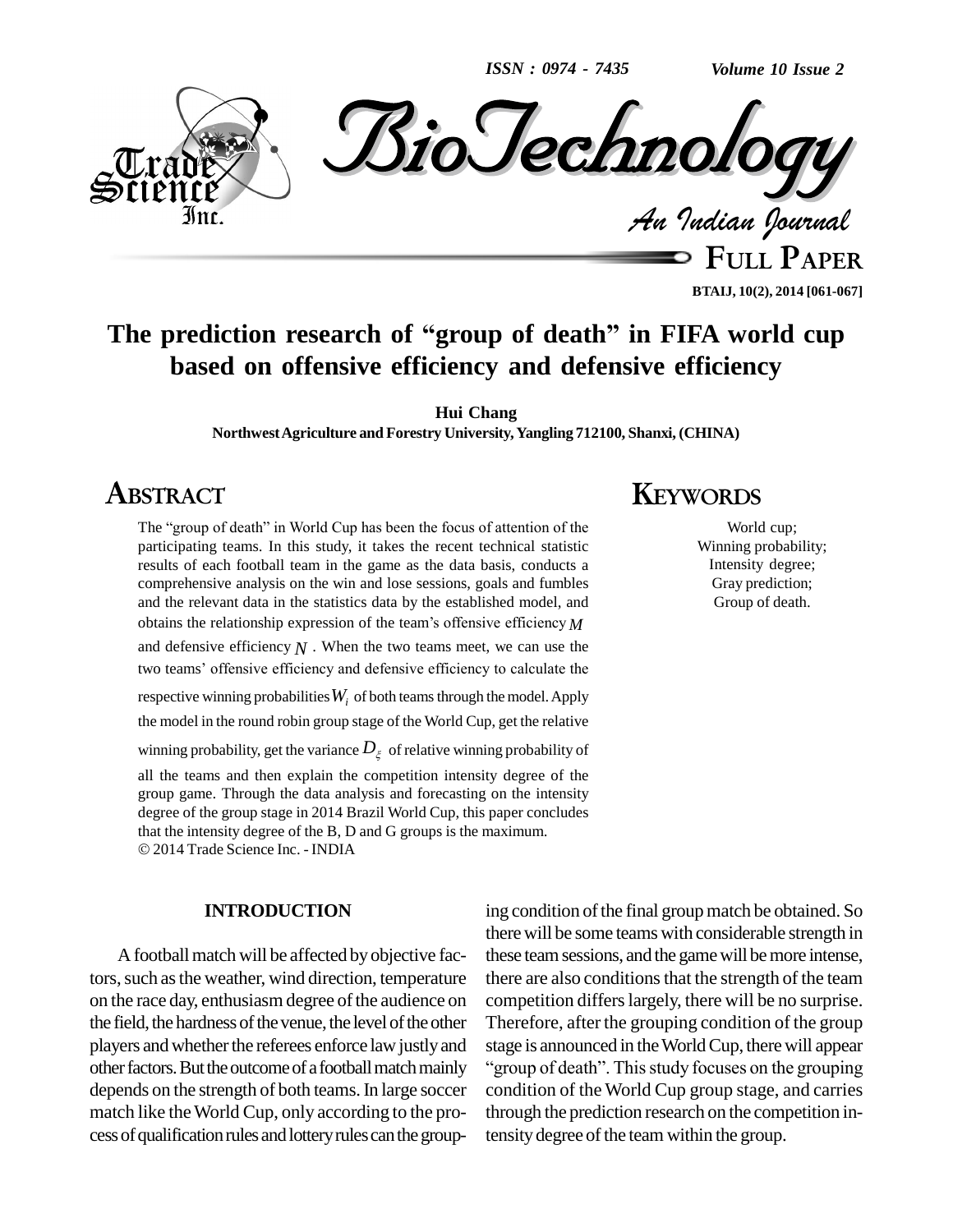## **FULL PAPER**

Football tactics can be divided into offensive and defensive; in the game one-sided emphasis on the offensive or defensive will lead to the failure of the game. Offensive efficiencyismainlyreflected in the effective attack number of players on the field, the goal number is the result of the final offensive efficiency. The defensive efficiency is mainly reflected in the effective attack number of players on the field that can break opposite side; the number of fumbles is the result of the ultimate defensive efficiency. Therefore, this paper takes the pros and cons of points, draw win and lose session as data basis, takes the offensive efficiency and defensive efficiencyasintermediate relations and builds amodel that can determine the competition intensity degree of the race team.

## **THE COMPREHENSIVEPREDICTIVE MODELINGAND SOLVING**

It is known that winning every game record three points, a draw record 1 point, lost a game record 0 point, then we can see the relationship between the points, a draw record 1 point, lost a game record 0 Team<br>point, then we can see the relationship between the<br>teams' total score *y* during the entire league matches Team teams' total score y during the entire league matches

and  $x_1$ ,  $x_2$ ,  $x_3$ :  $y = 3 \times x_1 + 1 \times x_2 + 0 \times x_3$ 

And the goal difference *g* , the total goals *m* and the total fumbles  $n$  have the following relationship: And the goal dif<br>the total fumbles *n* 1<br> $g = m - n$ 

Therefore, we can find the relationship between offensive efficiency *M* and total goals *m*, total points *y*<br>
and  $x_1$ ,  $x_2$ :  $M = a \times m \times \frac{x_1 + 0.5 \times x_2}{y_1}$ .

and 
$$
x_1
$$
,  $x_2$ :  $M = a \times m \times \frac{x_1 + 0.5 \times x_2}{y}$ .

Defensive Efficiency  $N$  and fumble numbers  $n$  have inversely proportional relationship, which is the higher  $\frac{1}{2}$ . Defensive Efficiency  $N$  and fumble numbers  $n$  have<br>rsely proportional relationship, which is the higher<br>the number of fumbles is, the lower the team's de-

fensive efficiency becomes; thus, draw the expression  
\n
$$
N = \frac{b}{n \times \frac{0.5 \times x_2 + x_3}{y}}
$$
\n $Q_{i,j}$  =  
\nof defensive efficiency N:

meet for the first time in the game, we can use the of-<br>
fensive efficiency  $M$  and defensive efficiency  $N$  and<br>
the relevant data of the two teams through race pro-<br>
cess to predict the winning probability of the two te fensive efficiency*M* and defensive efficiency*N* and the relevant data of the two teams through race pro cess to predict the winning probability of the two teams,

this model gives the following formula:

this model gives the following formula:  
The winning probability 
$$
W_1
$$
 of team  $A : W_1 = \frac{M_1}{M_2 N_2}$ 

The winning probability 
$$
W_1
$$
 of team  $A: W_1 = \frac{M_2 N_2}{M_1 N_2}$   
The winning probability  $W_2$  of team  $B: W_2 = \frac{M_2}{M_1 N_1}$ 

Because when the two teams meet, the winning probability of team  $\overline{A}$  and team  $\overline{B}$  is close to or equal to each other, the competition of the two teams is more intense; thus, the intensity degree  $Q_{A,B}$  of the game is related with the winning probability of team  $\overline{A}$ ,  $\overline{B}$ . Therefore, this paper takes the competition teams in a single round-robin tournament of the group match in the World Cup as the study object, the statistic in TABLE 1 gives a general theory results:

**TABLE 1 : The competition intensity degree statistics of 4 teamsinworld cup**

| <b>Teams</b> | Team 1                                    | Team 2                                 | Team 3              | <b>Team 4</b>                          |
|--------------|-------------------------------------------|----------------------------------------|---------------------|----------------------------------------|
| Team 1       |                                           | $\mathcal{Q}_{\scriptscriptstyle 2,1}$ | $\mathcal{Q}_{3,1}$ | $\mathcal{Q}_{\scriptscriptstyle 4,1}$ |
| Team 2       | $Q_{1,2}$                                 |                                        | $Q_{3.2}$           | $Q_{4,2}$                              |
| Team 3       | $\mathcal{Q}_{\scriptscriptstyle\rm l,3}$ | $Q_{2,3}$                              |                     | $\mathcal{Q}_{4,3}$                    |
| Team 4       | $Q_{1,4}$                                 | $\mathcal{Q}_{2,4}$                    | $\mathcal{Q}_{3,4}$ |                                        |

Assuming the competition intensity degree between arbitrary two teams is lo- Assuming the competition intensity degree betwee<br>arbitrary two teams is Ic<br>cated  $Q_{i,j}$  (*i* = 1, 2, 3, 4, *j* = 1, 2, 3, 4 *andi*  $\neq j$ )

cated 
$$
Q_{i,j}
$$
 (*i* = 1, 2, 3, 4, *j* :  
\n
$$
Q_{i,j} = \frac{W_i}{W_j}
$$

Similarly, we have:<br> $\sum_{i,j=0}$ 

$$
\mathcal{Q}_{i,\,j} = \frac{1}{\mathcal{Q}_{,i}}
$$

Assuming that when the team *A* and the team *B* probability of winning as  $50\%$ , the football team's strength  $\mathcal{L}_{i,j}$   $Q_{i,j}$ <br>When  $Q_{i,j} \approx 1$ , the two countries have basically the same<br>probability of winning as  $50\%$ , the football team's strength is quite deadlock, the competition intensity degree is higher.

> In order to more accurately depict the intensity degree of the competition, the expression of the competition intensity degree is listed below: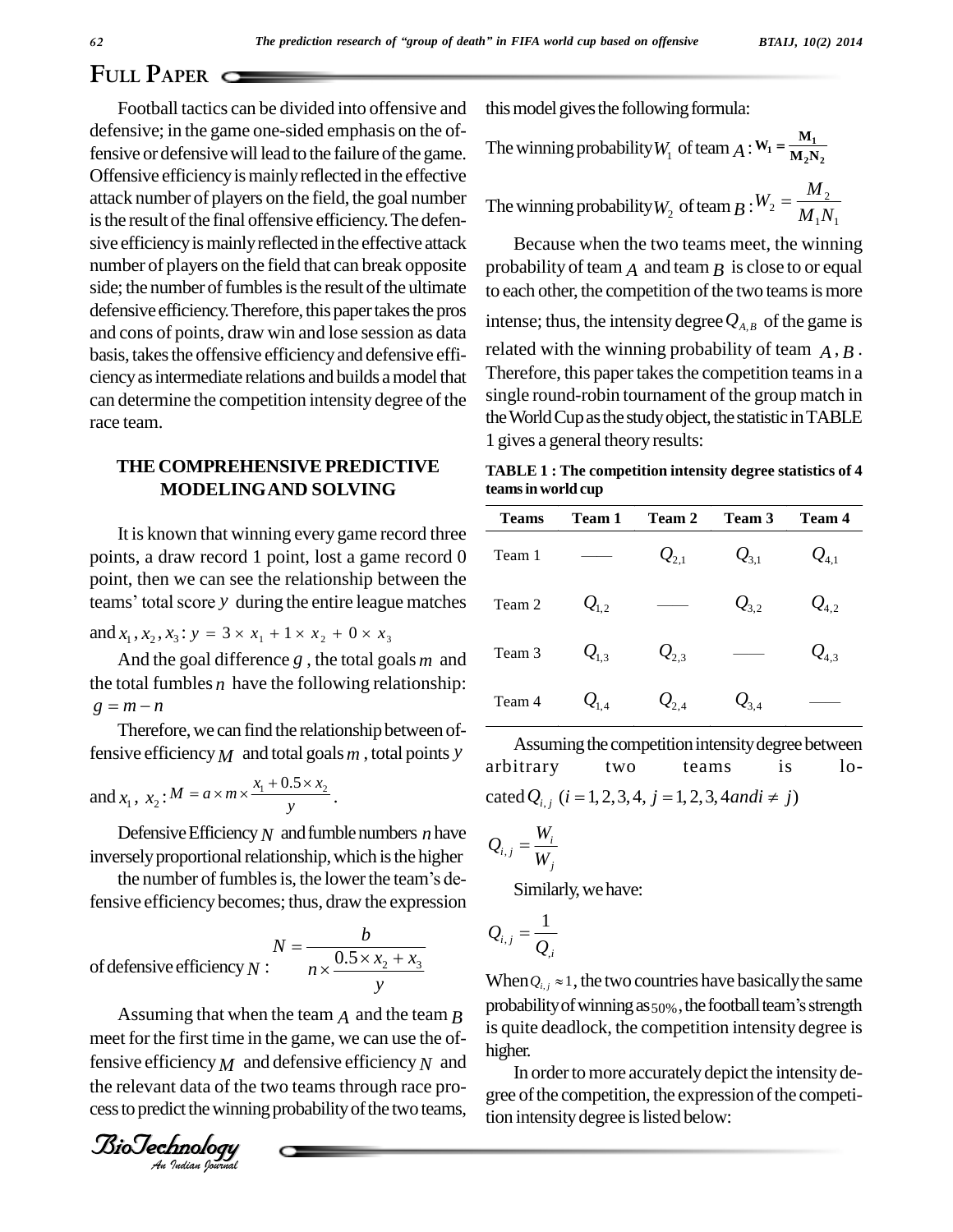The average value of competition intensity degree:

$$
\overline{Q_{i,j}} = \frac{\sum_{i=1}^{4} \sum_{j=1}^{4} Q_{i,j}}{12}
$$

Ξ

 $(i=1,2,3,4, j=1,2,3,4$  and  $i\neq j$ 

The variance of competition intensitydegree:

$$
D_{\xi} = \frac{Q_{i,j}}{\sum_{i=1}^{4} \sum_{j=1}^{4} Q_{i,j}} (Q_{i,j} - \overline{Q_{i,j}})^2
$$

 $(i=1,2,3,4, j=1,2,3,4$  and  $i\neq j$ 

The value of  $D_{\varepsilon}$  can illustrate the strength gap of

each team in the group; the greater  $D_{\xi}$  is, the large the strength difference between the teams is, and vice versa competitive level is pretty fair.

The variance  $D_{\xi}$  of competition intensity degree can accurately express the intensity degree when teams duel; but in order to exclude the special circumstances that widely, it indicates that in the four teams a team's level the competition intensity of the group match is high when there are three strong teams and one weak team in the four representative teams, here this model is further explained.

Each team of the World Cup has four representative teams, first take out the three representative teams and calculate the competition intensitydegree between these three teams, the calculated processis asfollows inTABLE2:

**TABLE 2 : The competition intensity degree statistics of 3 teamsinworld cup**

| Accord                                 | Team 3              | <b>Team 2</b>       | Team 1                                 | <b>Teams</b> |
|----------------------------------------|---------------------|---------------------|----------------------------------------|--------------|
| each team i<br>the offensiv            | $\mathcal{Q}_{3,1}$ | $\mathcal{Q}_{2.1}$ |                                        | Team 1       |
| lished in thi<br>fensive and<br>Accord | $Q_{3,2}$           |                     | $Q_{1,2}$                              | Team 2       |
| calculation<br>respectivel             |                     | $\mathcal{Q}_{2,3}$ | $\mathcal{Q}_{\scriptscriptstyle 1.3}$ | Team 3       |
| $\alpha$ fficiancy                     |                     |                     |                                        |              |

respectively obtain the  
\n
$$
D_{\xi} = \frac{Q_{i,j}}{\sum_{i=1}^{3} \sum_{j=1}^{3} Q_{i,j}} (Q_{i,j} - \overline{Q_{i,j}})^2
$$
\n
$$
(i=1,2,3,4, j=1,2,3,4 \text{ and } i \neq j)
$$
\n
$$
= \frac{Q_{i,j}}{\sum_{i=1}^{3} \sum_{j=1}^{3} Q_{i,j}} (Q_{i,j} - \overline{Q_{i,j}})^2
$$
\n
$$
= \frac{Q_{i,j}}{\sum_{i=1}^{3} \sum_{j=1}^{3} Q_{i,j}} (Q_{i,j} - \overline{Q_{i,j}})^2
$$
\n
$$
= \frac{Q_{i,j}}{\sum_{i=1}^{3} \sum_{j=1}^{3} Q_{i,j}} (Q_{i,j} - \overline{Q_{i,j}})^2
$$
\n
$$
= \frac{Q_{i,j}}{\sum_{i=1}^{3} \sum_{j=1}^{3} Q_{i,j}} (Q_{i,j} - \overline{Q_{i,j}})^2
$$
\n
$$
= \frac{Q_{i,j}}{\sum_{i=1}^{3} \sum_{j=1}^{3} Q_{i,j}} (Q_{i,j} - \overline{Q_{i,j}})^2
$$
\n
$$
= \frac{Q_{i,j}}{\sum_{i=1}^{3} \sum_{j=1}^{3} Q_{i,j}} (Q_{i,j} - \overline{Q_{i,j}})^2
$$
\nGiven the grouping to the group in the group phase

 $Q_{i,j} = \frac{\sum_{i=1}^{4} \sum_{j=1}^{4} Q_{i,j}}{12}$  *i get*  $D_{\xi}^{'}$ ,  $D_{\xi}^{'}$ ,  $D_{\xi}^{'}$ ,  $D_{\xi}^{'}$ ,  $D_{\xi}^{'}$ ,  $i$ , in the obtained four  $D_{\xi}^{'}$  se- $D_{\xi} = \frac{Z_{i,j}}{4\pi} (Q_{i,j} - Q_{i,j})^2$  minimum variance, namely: e of competition intensity degree:<br>
ance and select the minimu<br>  $-(Q_{\text{max}} - \overline{Q_{\text{max}}})^2$ There are a total of  $A_4^3$  kinds of situations take 3 from the 4 teams, it will teams lect the maximum value  $D_{\xi}^{'}$  max as the maximum variance and select the minimum value value  $D_{\xi \text{min}}$  as the minimum variance, namely:

$$
D_{\xi}^{''}_{max} = max(D_{\xi}^{'}, D_{\xi}^{'}, D_{\xi}^{'}, D_{\xi}^{'}, D_{\xi}^{'})
$$
  

$$
D_{\xi}^{''}_{min} = min(D_{\xi}^{'}, D_{\xi}^{'}, D_{\xi}^{'}, D_{\xi}^{'}, D_{\xi}^{'})
$$

If the maximum variance  $D_{\xi}^{'}$   $_{\text{max}}$  and minimum vari-

If the maximum variance  $D_{\xi}$  max and minimum variance  $D_{\xi}$  min differs less, then the four teams' level is quite fair, the intensity degree is the highest; if the maximum variance  $D_{\xi}$  max and minimum variance  $D_{\xi}$  min varies variance  $D_{\xi}^{'}$  <sub>max</sub> and minimum variance  $D_{\xi}^{'}$  <sub>min</sub> varies<br>widely, it indicates that in the four teams a team's level differs greatly from the other three teams level, the intensity degree will slightly reduce; by using this model we can more accurately depict the tournament situation of the group match.

### **THEEMPIRICALTESTOFTHE COMPRE- HENSIVE FORECAST MODEL**

Use the statistical competition results of each team in 2010 World Cup (see TABLE 2) to predict the intensity degree of the 2014 World Cup in Brazil:

According to the statistical competition results of each teamin 2010WorldCup and the relation between the offensive efficiencyand defensive efficiencyestablished in this article obtain the calculations results of offensive and defensive efficiencyinTABLE4.

 $\text{calculation results of each team in } 2010 \text{ World Cup},$ According to the offensive and defensive efficiency respectively obtain the relation graph of the offensive efficiency (Figure 1), defensive efficiency (Figure 2), respectively obtain the<br>efficiency (Figure 1), d<br>and rank diagram.

Given the grouping condition of the 2014 World Cup in Brazil, predict the intensity degree of the following eight teams in the group phase, as shown in TABLE 5.

*Indian Journal*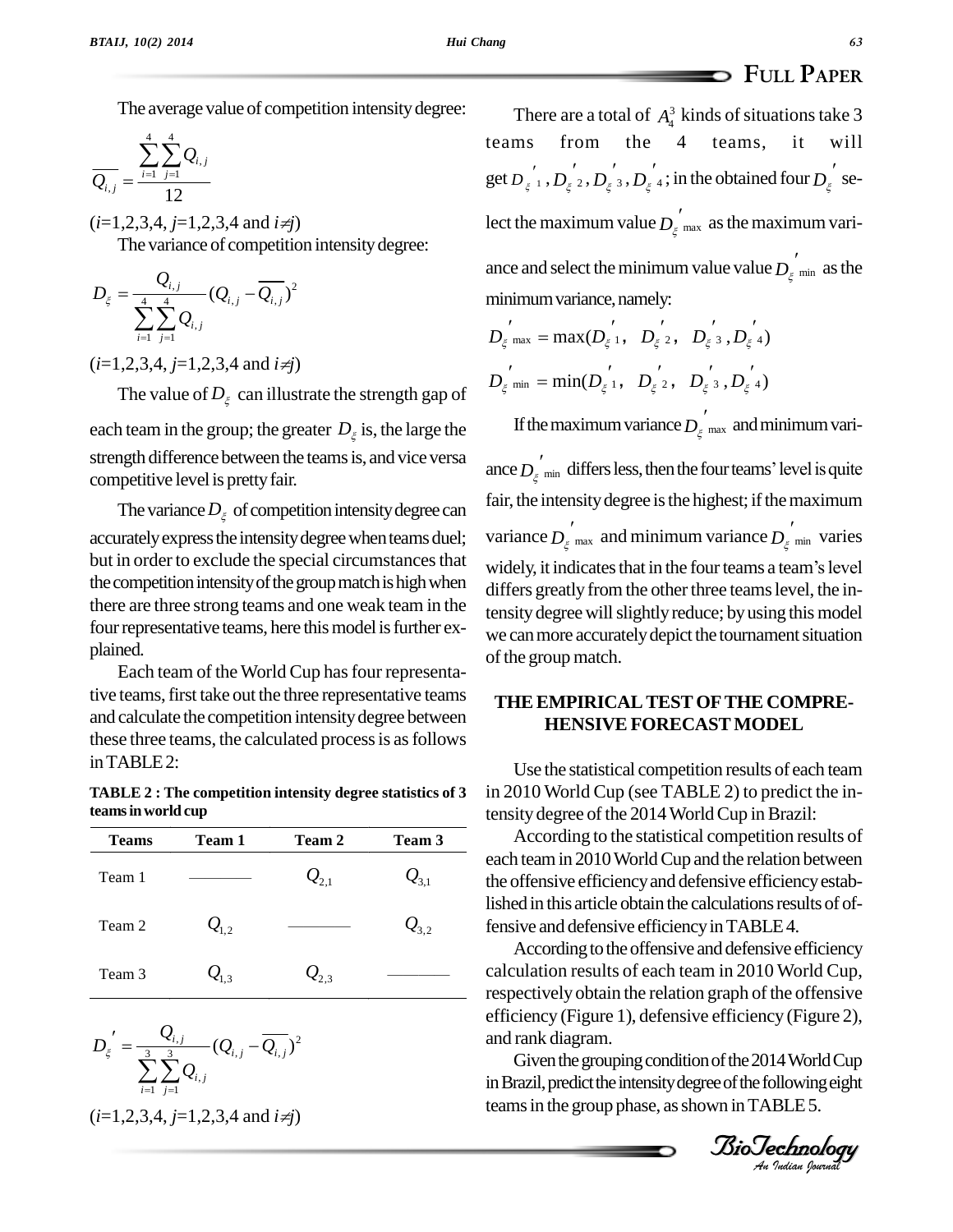# **FULL PAPER**

| <b>Ranking</b> | Team name            | session          | win              | draw             | lose                        | <b>Goals</b>     | fumble           | <b>Goal difference</b>   | <b>Integration</b> |
|----------------|----------------------|------------------|------------------|------------------|-----------------------------|------------------|------------------|--------------------------|--------------------|
| $\,1$          | Spain                | $\boldsymbol{7}$ | 6                | $\boldsymbol{0}$ | $\,1\,$                     | $8\,$            | $\sqrt{2}$       | $6\,$                    | 18                 |
| $\overline{c}$ | Netherlands          | $\boldsymbol{7}$ | 6                | $\boldsymbol{0}$ | $\mathbf{1}$                | 12               | $\boldsymbol{6}$ | $\epsilon$               | 18                 |
| 3              | Germany              | $\boldsymbol{7}$ | 5                | $\boldsymbol{0}$ | $\boldsymbol{2}$            | 16               | $\mathfrak s$    | 11                       | 15                 |
| 4              | Uruguay              | 7                | $\overline{4}$   | 1                | $\sqrt{2}$                  | 11               | $\,$ 8 $\,$      | 3                        | 13                 |
| 5              | Argentina            | 5                | $\overline{4}$   | $\boldsymbol{0}$ | $\mathbf{1}$                | 10               | 6                | $\overline{\mathcal{L}}$ | 12                 |
| 6              | <b>Brazil</b>        | 5                | 3                | $\mathbf{1}$     | $\mathbf{1}$                | 9                | 4                | 5                        | 10                 |
| 7              | Paraguay             | 5                | $\overline{2}$   | $\mathbf{2}$     | $\mathbf{1}$                | 3                | $\overline{c}$   | $\mathbf{1}$             | $\,8\,$            |
| 8              | Ghana                | 5                | $\overline{c}$   | $\mathbf{1}$     | $\sqrt{2}$                  | 5                | $\overline{4}$   | $\mathbf{1}$             | 7                  |
| 9              | Japan                | 4                | $\overline{2}$   | $\boldsymbol{0}$ | $\sqrt{2}$                  | $\overline{4}$   | $\mathfrak{2}$   | $\overline{c}$           | 6                  |
| 10             | Chile                | 4                | $\overline{2}$   | $\boldsymbol{0}$ | $\sqrt{2}$                  | $\mathfrak{Z}$   | 5                | $-2$                     | 6                  |
| 11             | Portugal             | 4                | $\mathbf{1}$     | $\boldsymbol{2}$ | $\mathbf{1}$                | $\tau$           | $\mathbf{1}$     | $\sqrt{6}$               | 5                  |
| 12             | <b>United States</b> | 4                | $\mathbf{1}$     | $\sqrt{2}$       | $\mathbf 1$                 | $\sqrt{5}$       | 5                | $\boldsymbol{0}$         | 5                  |
| 13             | England              | 4                | $\mathbf{1}$     | $\sqrt{2}$       | $\mathbf{1}$                | $\mathfrak{Z}$   | 5                | $-2$                     | 5                  |
| 14             | Mexico               | 4                | $\mathbf{1}$     | $\mathbf{1}$     | $\sqrt{2}$                  | $\overline{4}$   | 5                | $-1$                     | 4                  |
| 15             | Republic of Korea    | 4                | $\mathbf{1}$     | $\mathbf{1}$     | $\sqrt{2}$                  | 6                | 8                | $-2$                     | 4                  |
| 16             | Slovakia             | 4                | $\mathbf{1}$     | $\mathbf{1}$     | $\sqrt{2}$                  | 5                | 7                | $-2$                     | 4                  |
| 17             | Côte d'Ivoire        | 3                | $\mathbf{1}$     | $\mathbf{1}$     | $\mathbf 1$                 | $\overline{4}$   | 3                | $\mathbf{1}$             | 4                  |
| 18             | Slovenia             | 3                | $\mathbf{1}$     | $\,1\,$          | $\mathbf{1}$                | 3                | 3                | $\boldsymbol{0}$         | 4                  |
| 19             | Switzerland          | 3                | $\mathbf{1}$     | $\mathbf{1}$     | $\mathbf{1}$                | $\mathbf{1}$     | $\mathbf{1}$     | $\boldsymbol{0}$         | 4                  |
| 20             | South Africa         | 3                | $\mathbf{1}$     | $\mathbf{1}$     | $\mathbf{1}$                | $\mathfrak{Z}$   | 5                | $-2$                     | 4                  |
| 21             | Australia            | 3                | $\mathbf{1}$     | $\mathbf{1}$     | $\mathbf{1}$                | $\mathfrak{Z}$   | 6                | $-3$                     | 4                  |
| 22             | New Zealand          | 3                | $\boldsymbol{0}$ | 3                | $\boldsymbol{0}$            | $\sqrt{2}$       | $\mathfrak{2}$   | $\mathbf 0$              | 3                  |
| 23             | Serbia               | 3                | $\mathbf{1}$     | $\boldsymbol{0}$ | $\overline{2}$              | $\sqrt{2}$       | 3                | $-1$                     | 3                  |
| 24             | Denmark              | 3                | $\mathbf{1}$     | $\boldsymbol{0}$ | $\sqrt{2}$                  | 3                | 6                | $-3$                     | 3                  |
| 25             | Greece               | 3                | $\mathbf{1}$     | $\boldsymbol{0}$ | $\sqrt{2}$                  | $\mathfrak{2}$   | $\mathfrak s$    | $-3$                     | 3                  |
| 26             | Italy                | 3                | $\boldsymbol{0}$ | $\sqrt{2}$       | $\mathbf{1}$                | $\overline{4}$   | 5                | $-1$                     | $\overline{c}$     |
| 27             | Nigeria              | 3                | $\boldsymbol{0}$ | $\mathbf{1}$     | $\sqrt{2}$                  | 3                | 5                | $-2$                     | 1                  |
| 28             | Algeria              | 3                | $\boldsymbol{0}$ | $\mathbf{1}$     | $\sqrt{2}$                  | $\boldsymbol{0}$ | $\mathfrak{2}$   | $-2$                     | 1                  |
| 29             | France               | 3                | $\boldsymbol{0}$ | $\mathbf{1}$     | $\sqrt{2}$                  | $\mathbf{1}$     | $\overline{4}$   | $-3$                     | 1                  |
| 30             | Honduras             | 3                | $\boldsymbol{0}$ | $\mathbf{1}$     | $\sqrt{2}$                  | $\boldsymbol{0}$ | 3                | $-3$                     | 1                  |
| 31             | Cameroon             | 3                | $\boldsymbol{0}$ | $\boldsymbol{0}$ | $\ensuremath{\mathfrak{Z}}$ | $\overline{2}$   | 5                | $-3$                     | $\boldsymbol{0}$   |
| 32             | North Korea          | 3                | $\boldsymbol{0}$ | $\boldsymbol{0}$ | $\mathfrak{Z}$              | $\mathbf{1}$     | 12               | $-11$                    | $\boldsymbol{0}$   |

**TABLE3 :The statistical competition results of each team in 2010 world cup**

intensity degree of each group for the teams of these has lit Use the relevant data and models to analyze the eight groups, by comparing the final results obtain the three groups with the biggest intensity as shown in Table below.

## **Calculation results analysis**

The  $D_{\xi\ \textrm{min}}$  and  $D_{\xi\ \textrm{max}}$  in Group B differs less, indi-

*Indian Journal*

cating that the four teams' competitive level in Group B has little difference, the strength is very close, and the game will be very intense.

The condition of group D and group G are the same, the value of  $D_{\xi_{\text{min}}}$  is very small and the value of  $D_{\xi_{\text{max}}}$ is very large; it can be seen from the data that there may appear three teams with considerable strength in these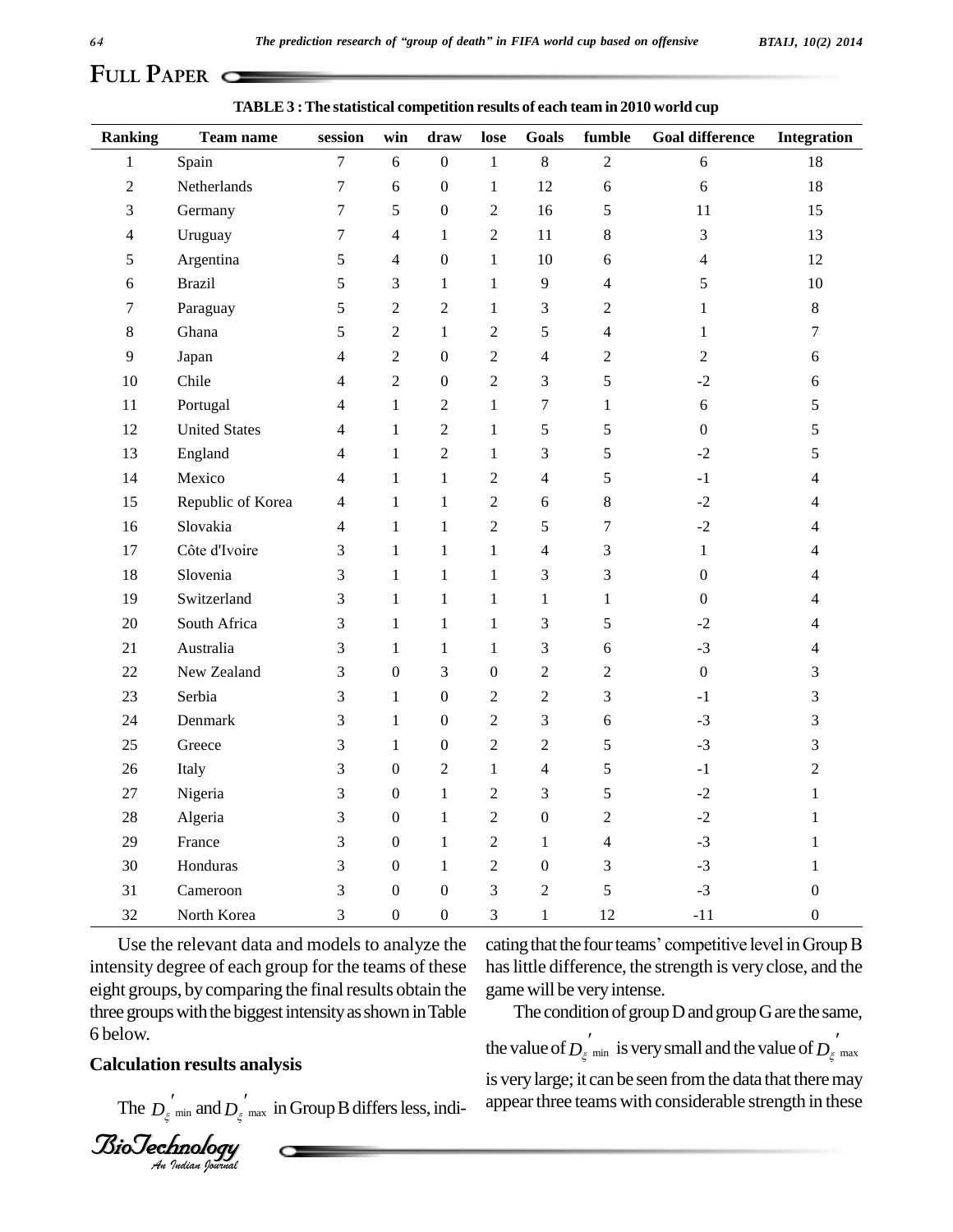| <b>Ranking</b>       | 1    | $\mathbf{2}$ | 3     | 4    | 5    | 6    | 7    | 8    |
|----------------------|------|--------------|-------|------|------|------|------|------|
| Offensive efficiency | 6.86 | 10.29        | 11.43 | 7.07 | 8.00 | 6.30 | 1.80 | 2.50 |
| Defensive Efficiency | 3.45 | 1.16         | 0.70  | 0.35 | 0.83 | 0.83 | 1.25 | 0.50 |
| Rank                 | 9    | 10           | 11    | 12   | 13   | 14   | 15   | 16   |
| Offensive efficiency | 2.00 | 1.50         | 3.50  | 2.50 | 1.50 | 1.50 | 2.25 | 1.88 |
| Defensive Efficiency | 1.00 | 0.40         | 2.00  | 0.40 | 0.40 | 0.32 | 0.20 | 0.23 |
| Rank                 | 17   | 18           | 19    | 20   | 21   | 22   | 23   | 24   |
| Offensive efficiency | 2.00 | 1.50         | 0.50  | 1.50 | 1.50 | 1.00 | 0.67 | 1.00 |
| Defensive Efficiency | 0.67 | 0.67         | 2.00  | 0.40 | 0.33 | 1.00 | 0.50 | 0.25 |
| Rank                 | 25   | 26           | 27    | 28   | 29   | 30   | 31   | 32   |
| Offensive efficiency | 0.67 | 1.33         | 0.50  | 0.00 | 0.17 | 0.00 | 0.00 | 0.00 |
| Defensive Efficiency | 0.30 | 0.30         | 0.24  | 0.60 | 0.30 | 0.40 | 0.20 | 0.08 |

|  | TABLE 4 : The offensive and defensive efficiency calculation results of each team in 2010 world cup |  |
|--|-----------------------------------------------------------------------------------------------------|--|
|--|-----------------------------------------------------------------------------------------------------|--|



Ranking **Figure 1 : The relation graph of the offensive efficiency and ranking**



**Figure 2 : The relation graph of the defensive efficiency and ranking**

two groups; when these three teams compete for the qualifying place of top two, the competition process of the group stage is more intense.

and forecast "group of death" in group game of the 2014 Brazil World Cup are group B, group D and group G, which is basically consistent with the results predicted

By browsing the web reviews and consulting rel-

*Indian Journal*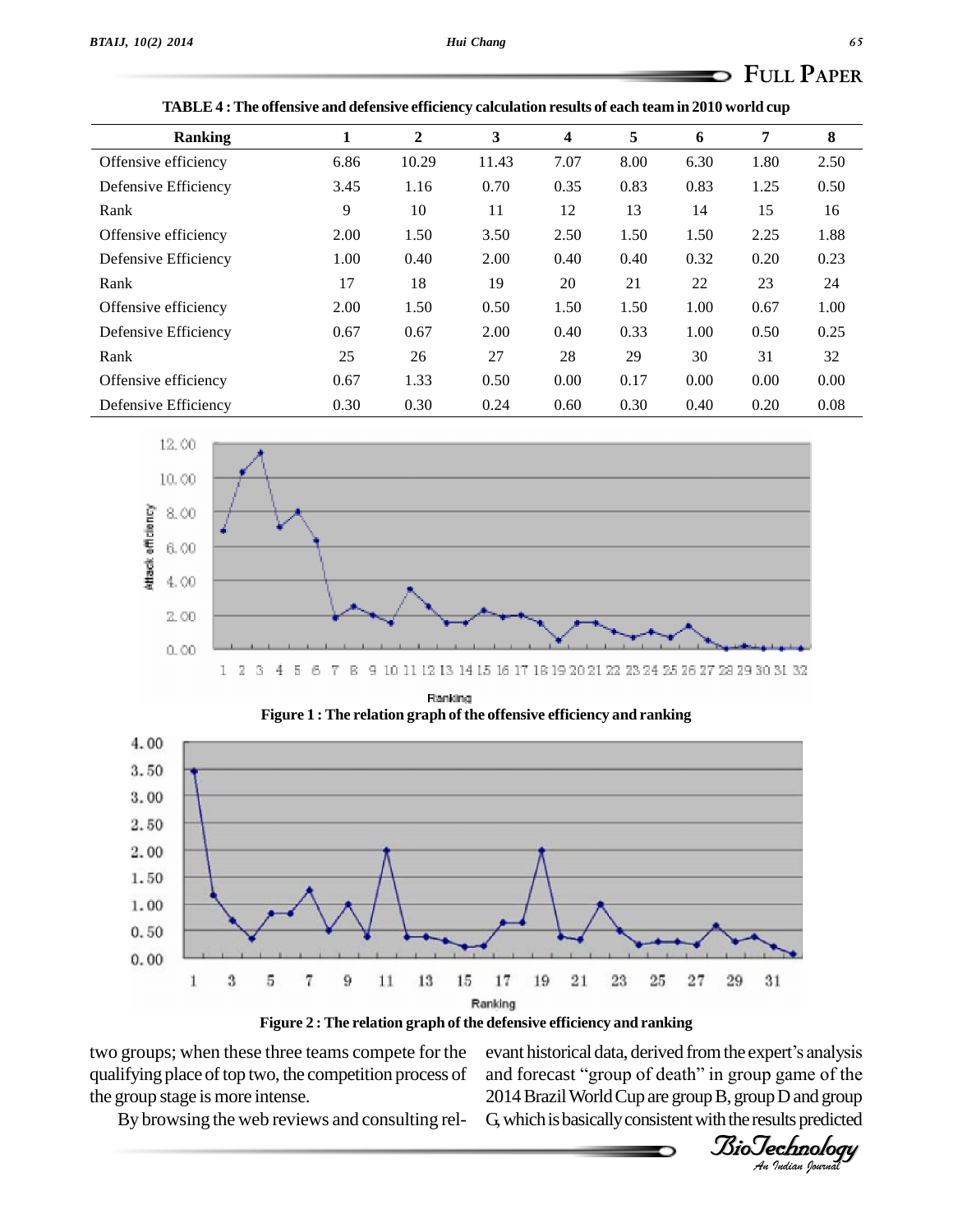## **FULL PAPER**

| Groups  | Seeded team   | Second gear        | Third gear        | <b>Fourth gear</b>     |
|---------|---------------|--------------------|-------------------|------------------------|
| Group A | <b>Brazil</b> | Cameroon           | Mexico            | Croatia                |
| Group B | Spain         | Chile              | Australian        | Holland                |
| Group C | Columbia      | <b>Ivory Coast</b> | Japan             | Greece                 |
| Group D | Uruguay       | England            | Costa Rica        | Italy                  |
| Group E | Switzerland   | Ecuador            | Honduras          | France                 |
| Group F | Argentina     | Nigeria            | Iran              | Bosnia and Herzegovina |
| Group G | Germany       | Ghana              | The United States | Portugal               |
| Group H | Belgium       | Algeria            | Korea             | Russia                 |

**TABLE5 :The grouping condition ofthe 2014Brazil world cup**

in this article, indicating that the established intensity degree prediction model of the World Cup is reliable. Group  $D$  is absolutely true "group of death". England, Italy and Uruguay will fight to the death; this is the first time in World Cup history that three championship teams meet in the group stage, the tragic extent flings straight time in World Cup history that three championship teams tional<br>meet in the group stage, the tragic extent flings straight mately<br>to five stars. Compared to the stable Italy and "crazy" the tea meet in the group stage, the tragic extent flings straight mat<br>to five stars. Compared to the stable Italy and "crazy" the t<br>Uruguay, England is a little "tepid." Once the ballot reto five stars. Compared to the stable Italy and "crazy" the tea<br>Uruguay, England is a little "tepid." Once the ballot remore<br>sults came out, many commentators marvel that "the the m Uruguay, England is a little "tepid." Once the ballot results came out, many commentators marvel that "the England team will out." After Beckham retired, the Three Lions was rated lacking of star quality, Gerrard, ultimately finds the most brutal three "group of death". Rooney are not really super idol. In contrast, the two rivals, two shooters Cavani and Suarez of Uruguayan are ruling PSG and English Premier League, Italian core the fu rivals, two shooters Cavani and Suarez of Uruguayan ad<br>are ruling PSG and English Premier League, Italian core the<br>Andrea Pirlo can only be regarded as "masterful acc are ruling PSG and English Premic<br>Andrea Pirlo can only be rega<br>midfield" in this World Cup.

#### **CONCLUSIONS**

in Asia, Oceania, North America and the Caribbean [3]  $R_0$ <br>area: the third grade is the teams in African and South [3] European area. In addition to the European team, the Only the seeded teamsinWorldCup are grouped according to the FIFA rankings, the generation of 2, 3,  $[2]$ 4 grade team is determined by geography and sports<br>
Team's First Participation in the World Cup Final<br>
Team's First Participation in the World Cup Final standard (geographic and sports criteria). Take the 2010 World Cup, for example, the second grade is the teams area; the third grade is the teams in African and South American area, the fourth grade is the team from the team of the same continent cannot be in the same group, the hostmust be inGroupA,while the third grade team will adopt the same continents avoiding principles dur-

ing the team draw.

This model is established based on the game facts in the World Cup, the study takes the practical issues as the background; through the establishment of functional relationship between the various data, and it ultimately predicts the competition intensity degree between the teams of the group game. In order to make the model more in line with the actual situation, in late period of the modeling the model also be extended; it analyzes the grouping condition for 2014 Brazil World Cup, and the modeling the model also be extended; it analyzes<br>the grouping condition for 2014 Brazil World Cup, and<br>ultimately finds the most brutal three "group of death". We still require in-depth study of the model and can add the research on condition of objective factors in the future study course, which makes the results more accurate and effective.

#### **REFERENCES**

- [1] Tony Karon; Beware Wall Street's World Cup Predictions [J]. Overseas English, **8**, **(2010)**.
- **[2]** Ni Yu Ming; Analyze the Past World Cup Football Teamís First Participation in the World Cup Final Games and Predict the Outcome of China Football [J]. Fujian Sports Science and Technology, **21(2)**, 4-7 **(2002)**.
- [3] Ren Yi; A Program for Predicting World Cup's Group Matches Promotion Results [J]. Computer Programming Skills & Maintenance, **18**, 45-47 **(2012)**.
- **[4]** WangDingwei;APoisson Distribution Based Simulation for World Cup of Soccer in SouthAfrica [J]. System SimulationTechnology, **6(1)**, 64-70 **(2010)**.
- **[5]** Peng Xiaosong, Zhu Wenyi; Aprimary analysis on

*BTAIJ, 10(2) 2014*

*Indian Journal*